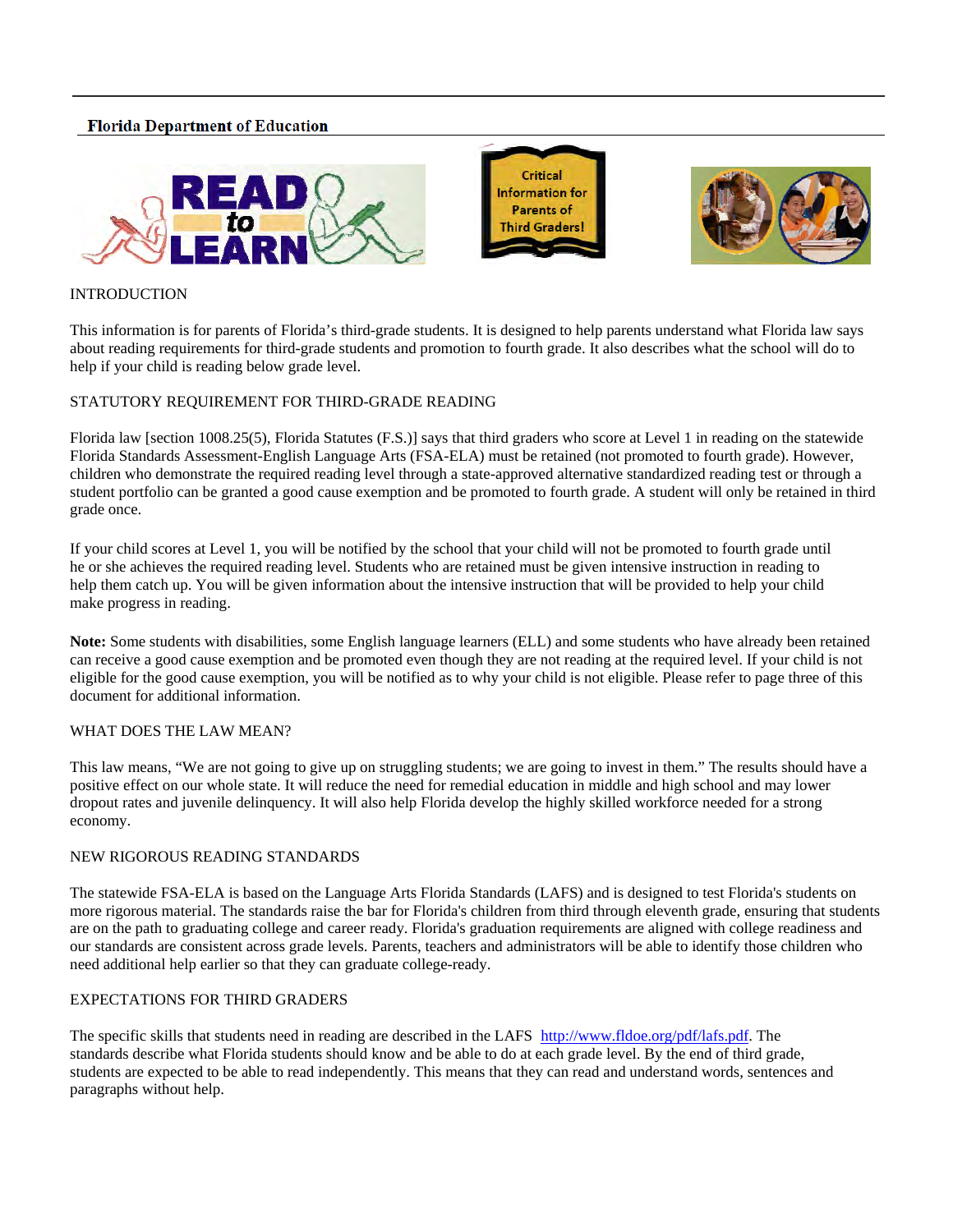In order to meet the minimum reading requirements for the end of third grade, students are asked to demonstrate at least a limited ability to determine the meaning of words using appropriate strategies, apply reading comprehension and literary analysis skills, and locate, interpret and organize information for a variety of purposes from grade-appropriate texts encompassing a range of complexity.

## EARLY READING SKILLS

 a story, reading aloud together, working on a computer reading program or talking and writing about what they have read. Students need strong reading skills in order to learn in all other school subjects, such as science, history, writing and even Reading is the core of the school day for young students. When you walk into a kindergarten, first-, second- or third-grade classroom, you will find children learning to read. They may be talking about the sounds letters make, listening to the teacher read Students are engaged in these activities because reading and comprehension are the foundations for all academic learning. mathematics.

Schools regularly assess the reading proficiency of all students in kindergarten through grade 3. This allows schools to identify students who are struggling with reading. If your child is reading below grade level, the school will let you know exactly what type of reading difficulty your child is having. The school will then develop a plan to provide special instruction in reading, such as individual help from teachers, aides, volunteer tutors and parents.

## FLORIDA STANDARDS ASSESSMENT-ENGLISH LANGUAGE ARTS (FSA-ELA)

The FSA-ELA measures students' progress on the LAFS. Students in grades 3–11 take the FSA-ELA each spring. Third graders are tested in reading and mathematics. Their scores fall into one of five levels: Level 5 is the highest; Level 1 is the lowest.

The third-grade FSA-ELA requires students to read stories that are approximately 500 words long and answer questions about what they have read. The test also requires them to use charts, graphs, maps and other materials to gather information to answer questions.

### WHAT DOES SCORING LEVEL 1 IN READING MEAN?

When a third grader scores in the lowest level on the FSA-ELA, it warns us that the child is reading at a much lower level than is expected of third graders. Students who score Level 1 may not be able to recognize or sound-out new words or know their meaning. These students may have trouble answering questions that identify a story's main idea, main characters and order of events. They may not be able to use information from charts, graphs or maps to answer specific questions.

## WHAT IS THE MEANING AND PURPOSE OF RETENTION?

 Retention does not mean that the child has failed. It does not mean that teachers or parents are not working hard enough. It does mean that the child needs more instructional time and help to catch up and reach reading proficiency. The purpose of retention is to give children who have substantial reading deficiencies more time and the intensive instruction they need to catch up in reading.

#### WHY THIRD GRADE?

 difficult schoolwork of fourth grade and beyond. As students progress through the grades, A substantial reading deficiency must be addressed before students can move on to the more

 research for history reports, science projects and other schoolwork. Students who have trouble understanding what they read find the text and tasks that are required for students to understand what they are reading are more complex. Textbooks become more difficult to understand; reading passages are longer. Students use reference books, websites and other written materials to do it very difficult to keep up. Many students become frustrated when they try to tackle this schoolwork without necessary reading skills. For some students, this leads to years of difficulty in school and limited opportunities in adult life.



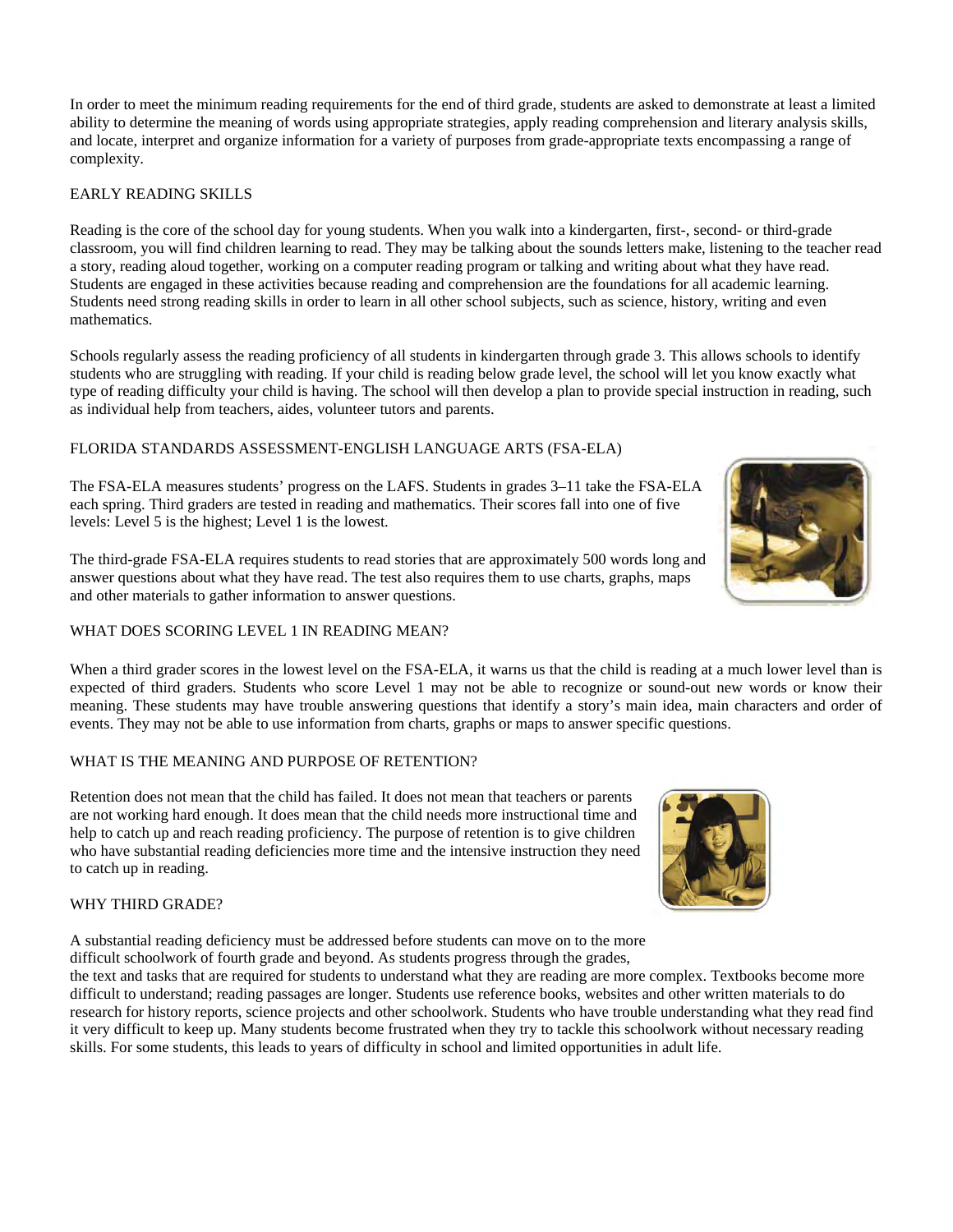

## MAKING PROGRESS – MID-YEAR PROMOTION

 If the child can demonstrate the required reading level before the start of the next school year, he or next school year, the child may be promoted to fourth grade midyear. To be promoted to fourth ensure that the student has made enough progress to be successful in fourth grade. The student may she may be promoted to fourth grade. If the child achieves the required reading level during the grade midyear, the child must demonstrate mastery of the third-grade reading skills. This will be given a standardized test, or the teacher may put together a portfolio of the student's work. Additional district requirements pertaining to mid-year promotion may be specified in the district's Student Progression Plan.

#### TRANSITIONAL CLASS

The district may offer retained third-grade students the opportunity of being served in a transitional instructional setting containing both third and fourth grade students and designed to help them meet the fourth-grade LAFS, while continuing the remediation for the reading deficiency.

#### PROGRESS MONITORING PLANS

 during regular school hours in addition to the regular reading instruction. Schools are required to develop a progress monitoring plan (PMP) for each struggling reader. Parents will be invited to participate in developing this plan. The PMP describes the child's specific reading difficulties and the intensive teaching practices that will be used to help the child catch up in reading. This intensive instruction will be provided

#### COMPONENTS OF READING

Teachers in the early grades work on improving students' skills in these components of reading.

- 1. Oral language provides the foundation for literacy development involving listening and speaking skills.
- 2. Phonemic awareness is the ability to hear and manipulate the sounds of spoken language. This includes noticing rhyme and recognizing the separate, small sounds in words (phonemes).
- 3. Phonics is the understanding of the relationships between the written letters of the alphabet and the sounds of spoken language. This knowledge allows a reader to "decode" words by translating the letters into speech sounds.
- 4. Fluency is the ability to read quickly, accurately and with proper expression. Fluent readers can concentrate on comprehension rather than focusing all of their effort on decoding words. comprehension rather than focusing all of their effort on decoding words.
- 5. Vocabulary includes all the words the reader can understand and use. The more words a child knows, the better he or she will understand what is read. Knowing how words relate to each other is a building block that leads to comprehension.
- 6. Comprehension is the ability to understand what one has read. This includes understanding the plot of a story or the information in an article. It also includes things like recognizing the main idea of an article or being able to compare and contrast different characters in a story.

#### EXEMPTIONS FROM THIRD-GRADE RETENTION

 Some third graders who score Level 1 on the English Language Arts assessment can be exempted from the retention requirement and be promoted to fourth grade. This is called a good cause exemption. Good cause exemptions are given only to the following students:

- instruction in an English for Speakers of Other Languages (ESOL) program; or • Limited English Proficient (LEP) students who have had less than two years of
- assessment program is not appropriate, consistent with the requirements of State Board of Education rule; or • Students with disabilities whose Individual Educational Plan (IEP) indicates that participation in the statewide
- English Language Arts assessment approved by the State Board of Education; or • Students who demonstrate an acceptable level of performance on a state-approved alternative standardized reading or
- Students who demonstrate, through a student portfolio, that he or she is performing at least at Level 2 on the statewide standardized assessment (The teacher selects the contents of the portfolio. The documents in the portfolio must show that the student has mastered the LAFS that are assessed by the grade 3 FSA-ELA. Talk to your child's teacher to